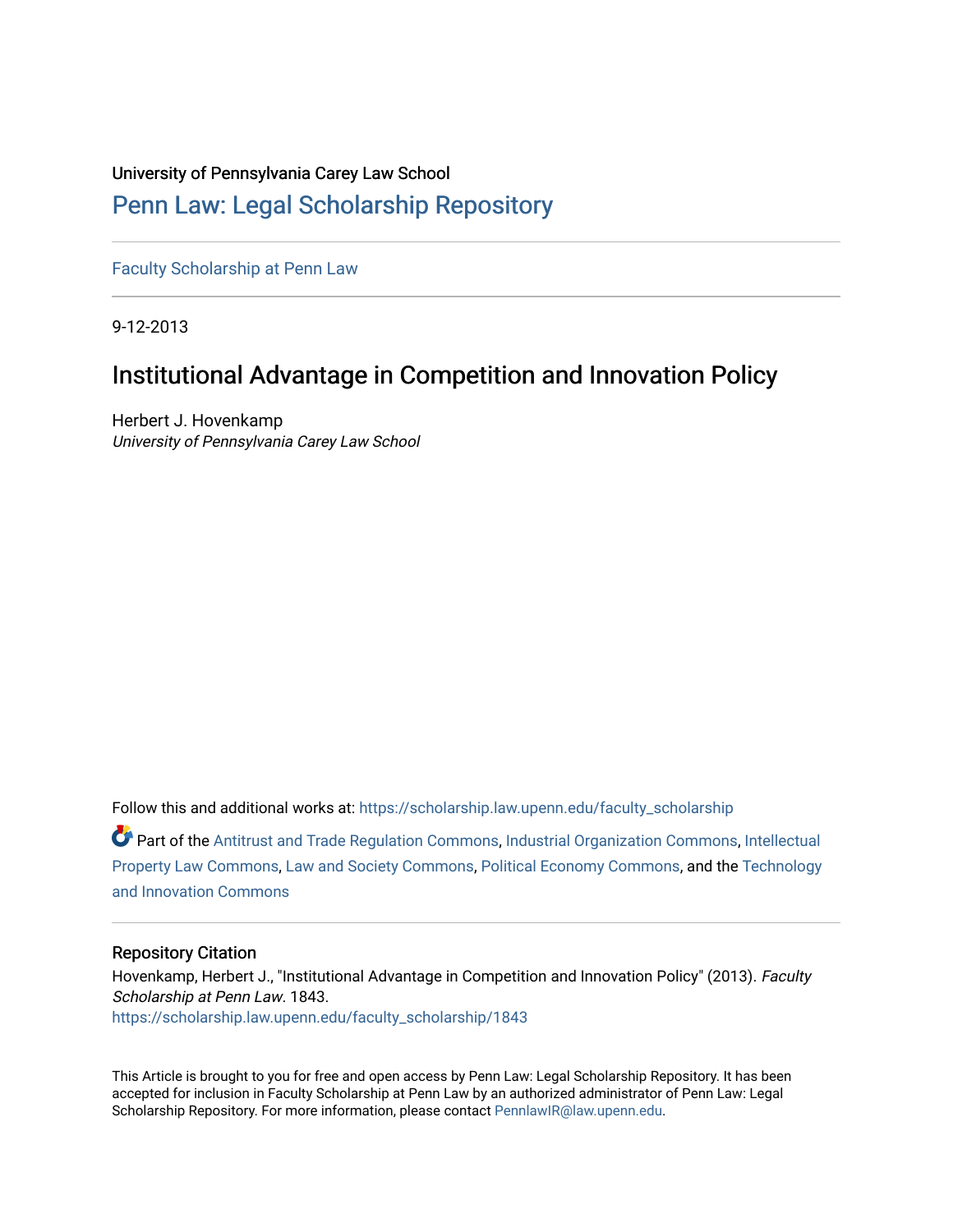## INSTITUTIONAL ADVANTAGE IN COMPETITION AND INNOVATION POLICY

## Herbert Hovenkamp<sup>\*</sup>

In the United States responsibility for innovation policy and competition policy are assigned to different agencies with different authority. Federal patent and copyright enforcement date back to the Constitutional period in the late eighteenth century. Federal antitrust policy did not come until a century later, although it was preceded by state common law and corporate law governing restraints on trade.<sup>1</sup>

The principal institutional enforcers of patent policy in the United States are the United States Patent and Trademark Office (USPTO), the International Trade Commission (ITC), and the federal district courts as overseen by the United States Court of Appeals for the Federal Circuit, and ultimately the Supreme Court. While competition policy is not an explicit part of patent policy, competition issues arise frequently, even when they are not seen as such. For example, the issue of patent scope is highly relevant to competition because overly broad patents can knock competitive alternatives out of the market. For example, a patent that claims technologies that the inventor did not possess can eliminate competition while doing nothing to further innovation. The same is true of patent law's requirement of nonobvious subject matter, or "inventive step," which can stifle competition in ordinary products if interpreted too generously toward patent applicants.

Nevertheless, there is little decisional law that expressly addresses patent scope as a competition issue. In order to do this enforcers would need to assess patent scope within the context of the market in which it occurs. For example, an overly broad patent on a reversewinding wristwatch does little competitive harm if reverse-winding watches are not much sought after, the wristwatch market is competitive, and includes digital watches that do not need to be wound at all. By contrast, the overly broad grant in 1903 to the Wright Brothers for a crude airplane steered and stabilized by cables that twisted the aircraft's wings effectively foreclosed (under the doctrine of equivalents) Curtiss' greatly superior technology with rigid wings and ailerons, such as modern aircraft have.<sup>2</sup>

Occasionally the courts have injected competition concerns into patent law. For example, the Supreme Court held in *Traffix Devices* that a firm could not obtain trade dress protection on

<sup>\*</sup> Ben V. & Dorothy Willie Professor, Law and History, University of Iowa

<sup>1</sup> *See* HERBERT HOVENKAMP, ENTERPRISE AND AMERICAN LAW, 1836-1937 at Chs. 20-21 (Cambridge, Ma.: Harv. Univ. Press, 2001).

<sup>&</sup>lt;sup>2</sup>Wright Co. v. Herring-Curtiss Co., 204 F. 597 (W.D.N.Y. 1913). See HERBERT HOVENKAMP, INNOVATION AND COMPETITION POLICY: CASES AND MATERIALS (open source, 2d d. 2013, Ch. 1, available at [http://papers.ssrn.com/sol3/papers.cfm?abstract\\_id=1937207&download=yes.](http://papers.ssrn.com/sol3/papers.cfm?abstract_id=1937207&download=yes)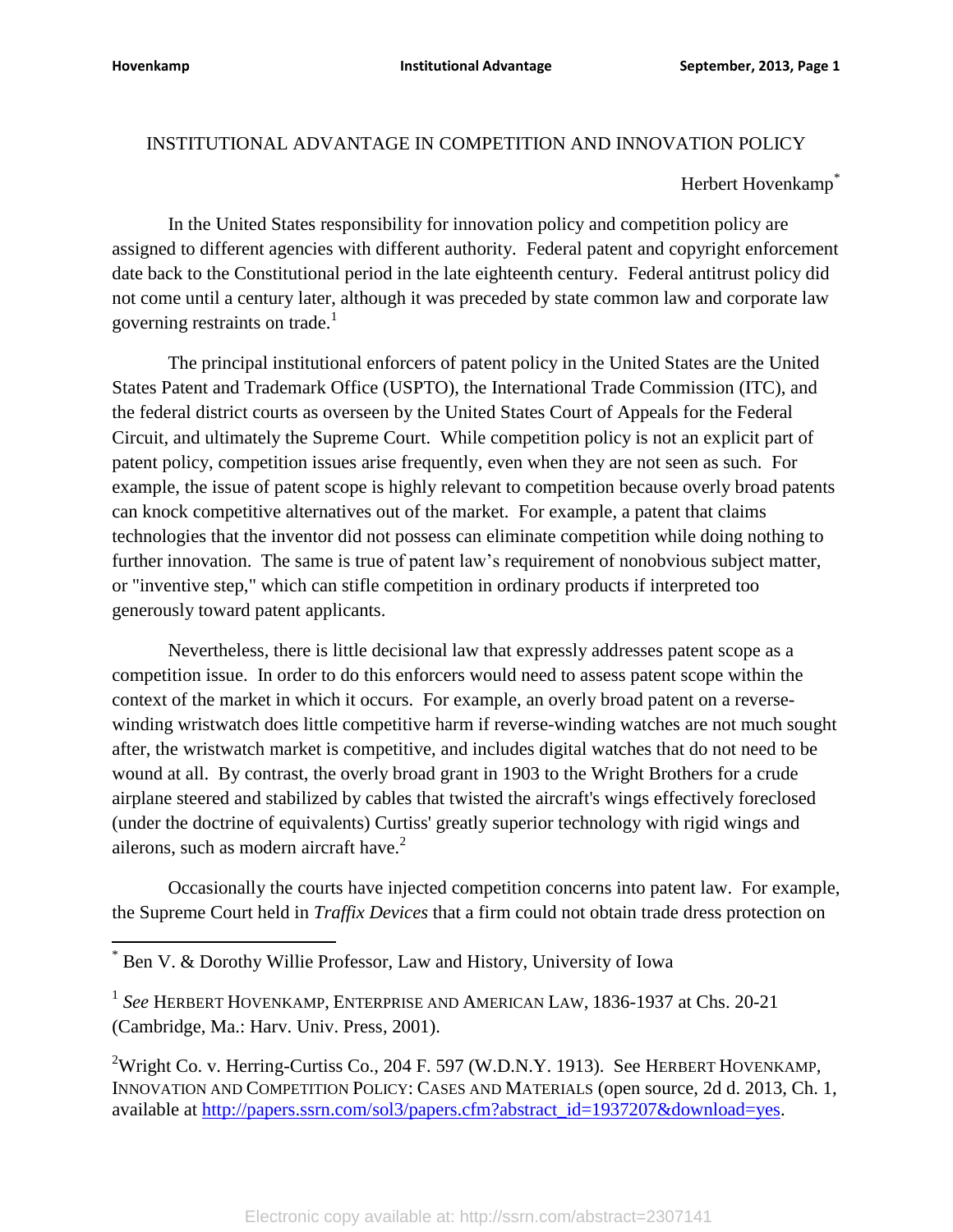the same structural design that had been protected by a design patent, by that time expired. Design patent registration protects designs for limited times but then opens the market after expiration. Trademark protection, by contrast, lasts indefinitely, so the firm was attempting to leverage a limited term exclusionary power into one with an indefinite term. *3*

Another use of competition policy to limit patent overreaching is the judge made patent "misuse" doctrine, which is entirely a creature of patent law. In the United States the doctrine originated during the Progressive Era, reaching its modern articulation in the 1930s and 1940s.<sup>4</sup> It initially applied to arrangements where the patentee tied the purchase or lease of its patented good to the purchase of unpatented supplies or other complementary goods. Unfortunately, misuse doctrine went off the rails, condemning many practices that were neither harmful to patent policy nor injurious to competition. As a result the doctrine is in disrepute today and the courts are reluctant to apply it.<sup>5</sup> In the process the courts lost an important tool for limiting patent overreaching on competition grounds. A much more sensible approach would be a revised doctrine of misuse limited to situations involving true competitive harm, and that had narrower and more focused remedies -- mainly, a defense to a patent infringement claim or an injunction against enforcement.<sup>6</sup>

On the competition law side, since the early 1900s American courts have had to confront practices that implicate both competitive concerns and patent  $law$ .<sup>7</sup> Over the next century patent/antitrust policy veered between extremes, from periods characterized by heavy deference to patent practices, even where they seemed obviously anticompetitive, to periods in which the

5 *E.g.,* Princo Corp. v. ITC, 616 F.3d 1318 (Fed. Cir. 2010).

6 *See* Christina Bohannan, *IP Misuse as Foreclosure*, 96 IOWA L.REV. 475 (2011); CHRISTINA BOHANNAN & HERBERT HOVENKAMP, CREATION WITHOUT RESTRAINT: PROMOTING LIBERTY AND RIVALRY IN INNOVATION 258-289 (New York: Oxford Univ. Press, 2012)

 $^{7}$  E.g., E. Bement & Sons v. National Harrow Co., 186 U.S. 70 (1902) (upholding patent crosslicensing agreement that fixed product prices) ; Henry v. A.B. Dick Co., 224 U.S. 1 (1912) (Sherman Act did not reach patent tying arrangement).

 $\overline{\phantom{a}}$  $3$ Traffix Devices, Inc. v. Mktg. Displays, Inc., 532 U.S. 23 (2001).

<sup>4</sup> *See* Motion Picture Patents Co. v. Universal Film Mfg. Co., 243 U.S. 502 (1917); Morton Salt Co. v. G.S. Suppiger Co., 314 U.S. 488 (1942).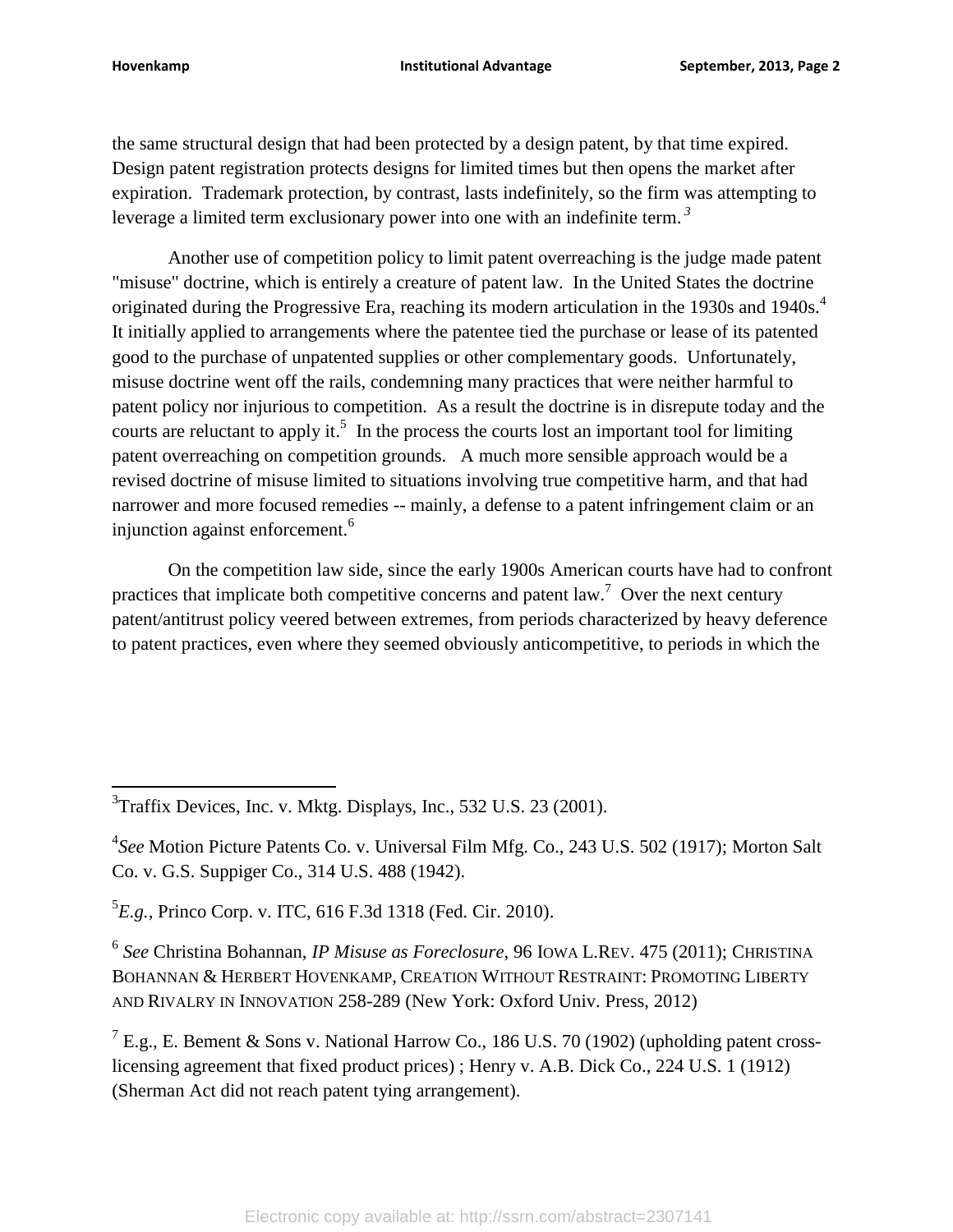l

courts viewed patents as little more than a competitive nuisance and used every opportunity to apply the antitrust laws against them.<sup>8</sup>

A few relatively durable principles emerged from this history.

*First*, one must distinguish pre-issuance from post-issuance patent practices. The patent application and prosecution process up to the time of patent issuance is heavily regulated and the important decisions are made mainly by government officials. Under American principles of implied antitrust immunity this allows little room for antitrust intervention. It is not antitrust's purpose to repair perceived deficiencies in other federal regulatory regimes.<sup>9</sup> The possible exception is improper conduct by the private applicant that deceives the USPTO into issuing a patent when one should not have issued. Even in these cases, however, the patent system has a panoply of remedies available that do not require antitrust intervention, including invalidation of the patent or attorney fee awards for the costs of defending against improper conduct.

United States law does recognize the so-called *Walker Process* doctrine, which attaches antitrust liability when an attempt to enforce an improperly obtained patent threatens monopoly. Under United States law these remedies attach only to post-issuance enforcement actions, however, mainly the filing of a patent infringement suits or making unfounded threats.<sup>10</sup>

Once the patent issues, the USPTO itself has little power to discipline anticompetitive conduct outside of its authority to reexamine. The one thing the patent system does contain, however, is a judicially created defense of "inequitable conduct" which can be asserted as a defense to a patent infringement suit. Once sufficiently material and serious inequitable conduct is found the patent is usually declared to be unenforceable. The standards for finding inequitable conduct are very strict, however, and require knowing intent to deceive the USPTO by a false claim or omission. $11$ 

 $^9$  See 1B Phillip E. Areeda & Herbert Hovenkamp, Antitrust Law ¶¶240-244 (4<sup>th</sup> ed. 2013)

<sup>10</sup>Walker Process Equip. Inc. v. Food Mach. & Chem. 382 .U.S. 172, 174 (1965). Cf. Case T-321/05, AstraZeneca v. Euro. Comm'n, July 1, 2010, available at [http://curia.europa.eu/juris/liste.jsf?num=T-321/05&language=en,](http://curia.europa.eu/juris/liste.jsf?num=T-321/05&language=en) holding that representations to agencies requesting exclusion of generics could be actionable, although the patent had already issued.

<sup>11</sup>Therasense, Inc. v. Becton, Dickinson & Co., 649 F.3d 1276, 1290 (Fed. Cir. 2011).

<sup>&</sup>lt;sup>8</sup>See Herbert Hovenkamp, "The Twisted Path to Innovation Policy," Ch. 10 in HERBERT HOVENKAMP, THE OPENING OF AMERICAN LAW: NEOCLASSICAL LEGAL THOUGHT, 1870-1970 (New York: Oxford Univ. Press, 2014).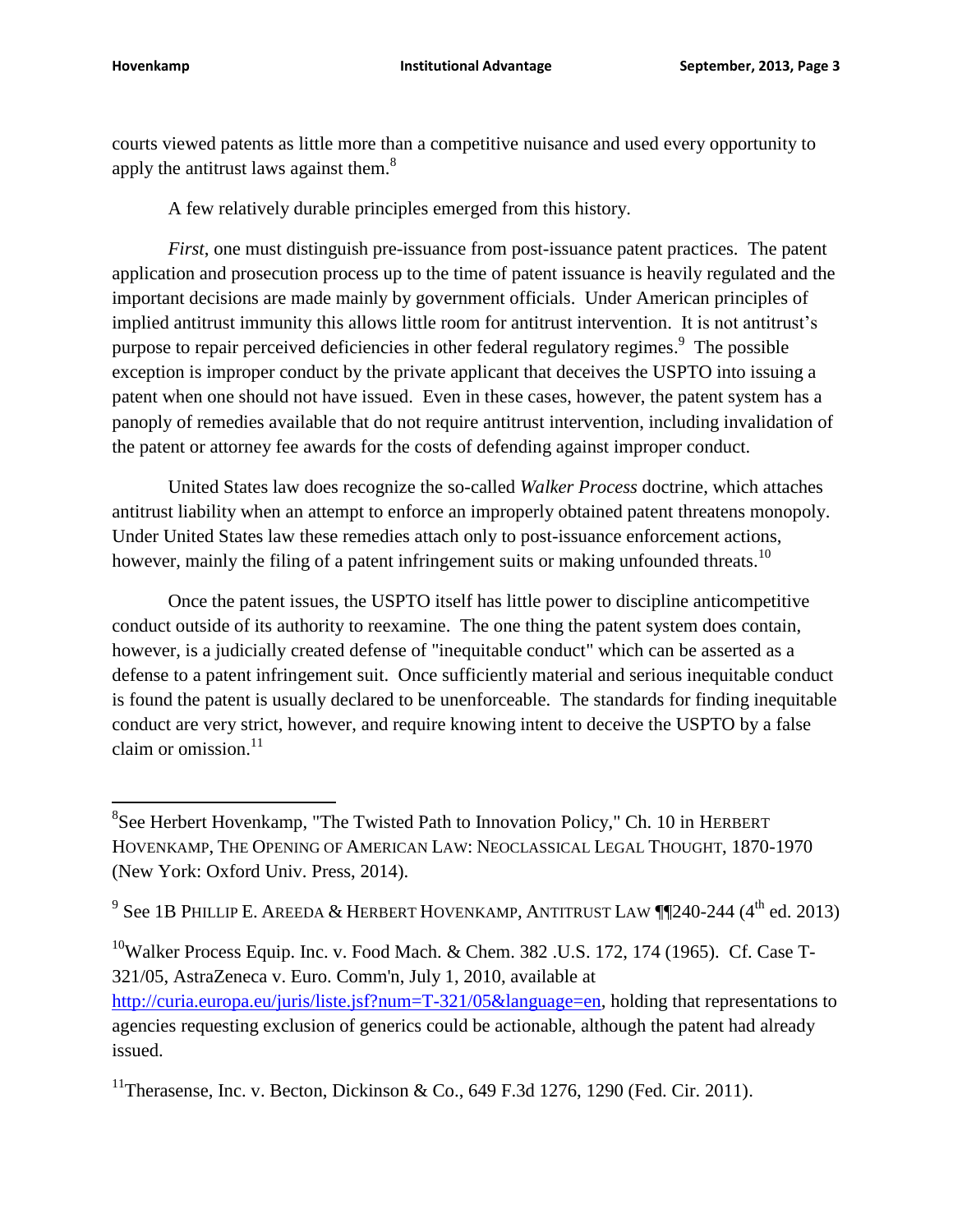*Second*, after a period of aggressive and often harmful expansion, antitrust in the United States has gone through a cleansing process that has made it a much more effective tool for protecting consumer welfare.<sup>12</sup> This is in sharp contrast to patent law, which remains strongly producer oriented. While both systems are imperfect, antitrust also has the comparative advantage in other ways. Our economic models of innovation remain much less robust than our models of competition. For example, we simply do not know what the optimal duration or scope of a patent should be, and there is increasing evidence that these numbers differ greatly from one industry to another, while the patent laws generally do not. Antitrust law has become relentlessly empirical in determining the actual market effects of various practices, not only in the economics literature but also in litigation. Further, different markets often obtain different treatment, depending on such factors as the number of firms, the height of entry barriers, or cost structures. In this regard, patent law is very far behind. Further, there is a widespread view in the United States that, whatever the optimal amount of innovation, the patent laws do an extraordinarily poor job of producing it. They tend to overprotect and thus to overexclude.

Too often patent law takes a property rights approach rather than an innovation economics approach to policy questions. One example is the requirement that a patent be granted only for a "nonobvious" improvement, which is intended to ensure that patents are granted only on things that others are unlikely to discover on their own. Defining the requirement rigorously is crucial, because unlike copyright and trade secret law, patent law has no right of independent invention: someone can infringe a patent even though she has no idea that the patent or the technology it represents even exists. An empirical test for nonobviousness might ask how many people appear to be discovering the patented invention independently. To be sure, information about either patents or the technologies they represent might be disseminated by ways that are difficult to test for. But that is not an excuse for failing to explore the issue. Only a small percentage of litigated cases include claims that the defendant actually knew about the plaintiff's patent, and only 2% of decisions include a judicial conclusion to that effect.<sup>13</sup> The incentive to claim knowing infringement is high, because the courts can award significantly higher damages for it. Nevertheless, if we are going to be in the business of condemning innocent discoverers for patent infringement then we must make sure that patents are granted only for things that are sufficiently nonobvious that there won't be a large number of innocent discovers. Otherwise we create monopoly rights in pedestrian changes.

Antitrust also has institutional advantages over patent law when analyzing the economic consequences of certain practices. This is particularly true when we are talking about a postissuance practice, meaning that patent system oversight is minimal and the patent has become

 $^{12}$  See BOHANNAN & HOVENKAMP, CREATION WITHOUT RESTRAINT, Ch. 3.

<sup>&</sup>lt;sup>13</sup>Christopher A. Cotropia & Mark A. Lemley, Copying in Patent Law, 87 N.C.L. REV. 1421 1450–56 (2009).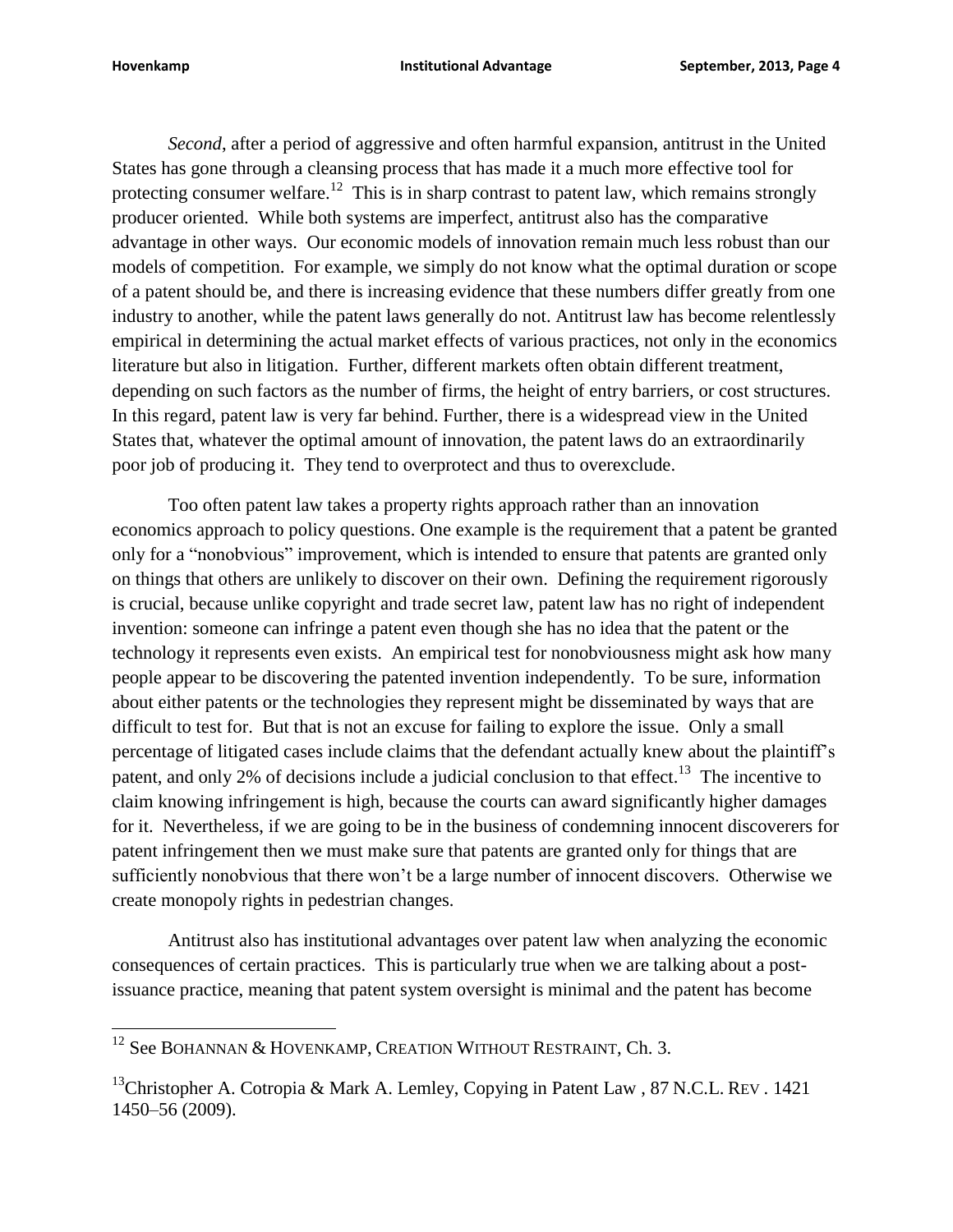little more than a business asset. And it is especially true when the practice in question is not authorized by the Patent Act, meaning that Congress has not spoken on the question. For example, the Patent Act authorizes licenses and assignments generally, but not *anticompetitive* licenses or assignments. It authorizes licenses to others to use the invention upon payment of a stipulated royalty, but it does not authorize the patentee to pay others to stay out of its market. The Patent Act authorizes territorial divisions in production licenses,  $14$  but not those accomplished by payment for shutting down. It does not authorize price fixing of patented products. It refuses to condemn tying arrangements unless the patentee has market power in the tying product,<sup>15</sup> but it says nothing about exclusive dealing or resale price maintenance. On exclusionary conduct, the Patent Act certainly permits the patentee to exclude by maintaining reasonably brought infringement actions, but it says nothing about predatory pricing, discount practices, or other practices that might violate either Section 2 of the Sherman Act or EU Article 102. For most of these situations the tools of antitrust are better suited to analyze the effects of the practice. If Congress becomes concerned that the courts have overreached by condemning a practice that is competitively harmless or that might facilitate innovation, it can always do so. Indeed, it did precisely that in 1988, when it overruled several Supreme Court decisions by passing a provision that made patent tying arrangements unlawful only when the patentee had market power.

The Supreme Court acknowledged antitrust's institutional advantages in its 2013 *Actavis* decision.<sup>16</sup> The dispute was one of many involving "pay for delay" pharmaceutical patent settlements under the Hatch-Waxman Act. The Act was intended to facilitate the transition from "pioneer" to bioequivalent generic pharmaceutical drugs when the pioneer's patent either expired or was declared invalid. The Act gives the first generic firm to file a formal notification of entry a 180-day period of exclusivity once its own production begins.<sup>17</sup> During this period the only contemplated producers of the drug are the original pioneer developer and the first entering generic firm. Once the 180 day period ends, other generics are free to enter as well. The 180 day period was designed to do two things: first, for many drugs a generic would be more likely to enter the market if promised exclusivity. Permitting open entry by everyone might yield no entry at all, for each firm would get only a small share of a competitive market. Second, the exclusivity period was intended to encourage generic firms to challenge weak patents. Original

 $\overline{\phantom{a}}$ 

 $^{16}$  F.T.C. v. Actavis, Inc., 133 S.Ct. 2223 (2013).

<sup>17</sup>Actavis, 133 S.Ct. at 2228. For more detail and analysis, *see* 12 HOVENKAMP, ANTITRUST LAW ¶2046 (New York: Aspen, 3d ed. 2012); C. Scott Hemphill, *Paying for Delay: Pharmaceutical Patent Settlement as a Regulatory Design Problem*, 81 N.Y.U. L.REV. 1553, 1579 (2006).

 $^{14}$  35 U.S.C. § 261.

 $15$  35 U.S.C. §271d.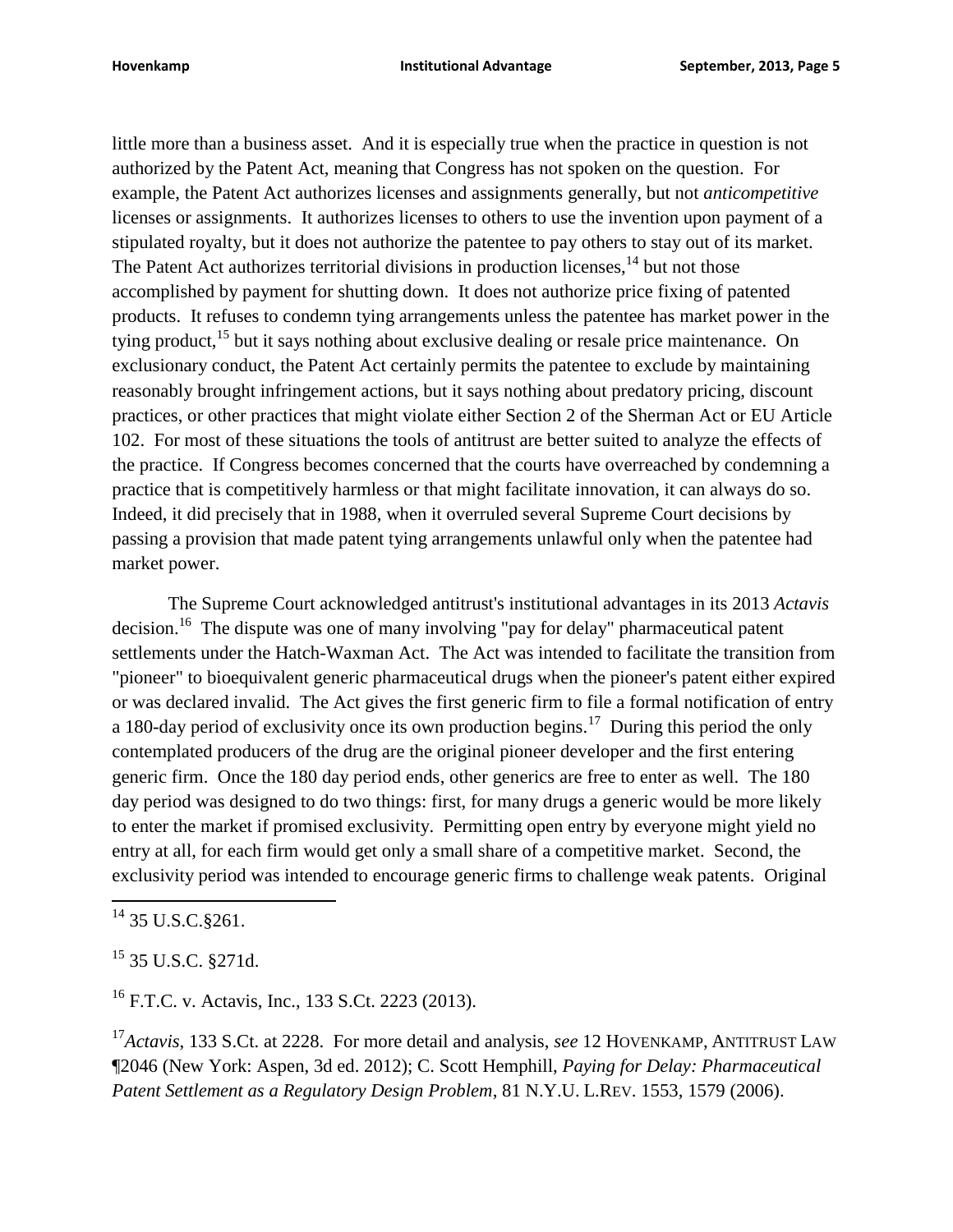pharmaceutical patents on drug molecules are typically robust. However, the pharmaceutical industry has a widespread practice of "evergreening," or extending patent protection by obtaining follow-on patents for new uses, now dosages, new delivery methods, and the like. Overall, these follow-on patents, which do not cover the drug's primary ingredient, are much weaker than pioneer patents and their failure rate in litigation is much higher.<sup>18</sup>

The drafters of Hatch-Waxman did not foresee the temptation this created for the pioneer and the first generic to preserve the patent's monopoly and divide the profits. Under a pay-fordelay settlement the pioneer patentee pays the generic firm a large sum, often in the hundreds of million dollars, for its promise to say out of the market. The Hatch-Waxman Act's exclusivity provision effectively protects this little cartel from competitive entry. Further, because the agreements at issue are patent settlements, the federal courts are reluctant to second guess them, certainly if it requires an inquiry into patent validity. For that reason numerous lower court decisions had upheld the settlements.

Parties often pay settlements in order to avoid costly litigation. But anticipated litigation costs in infringements cases of this type typically run less than \$10 million. Settlements in gross excess of that amount suggest that something else must be going on. One possibility which the Supreme Court acknowledged is that the generic has agreed to provide certain services to the pioneer, and that the excess payment is no more than the price of such services. However, these services -- typically marketing and distribution -- are sold on a robust market, and it difficult to see how they could amount to such large sums. Valuation of such services is likely to be a factor in future litigation.

More likely, the large payment reflects the parties' assessment that the patent is extremely weak. The pioneer would not be willing to pay so much if its patent were strong. Second, the large payment works in the Hatch-Waxman context because there are no other potential infringers. Ordinarily a plaintiff with a dubious patent would not be willing to pay a large sum to make a particular infringer go away. The payment would send a clear signal of patent weakness and others would come into the market, either because they realize that the patent is weak or else because they might also be able to collect a payment. The Hatch-Waxman Act prevents this by keeping others out of the market of its own force. Indeed, once the settlement has been executed it really does not matter how weak the patent is. No one may challenge it in any event.

Those advocating a patent law approach to the pay-for-delay problem are concerned that an antitrust rule will discourage pharmaceutical innovation, although competition concerns may be relevant at the margin. By contrast, those advocating an antitrust approach are concerned

<sup>&</sup>lt;sup>18</sup>See C. Scott Hemphill and Bhaven Sampat, *Drug Patents at the Supreme Court*, 339 SCIENCE 1386 (March 22, 2013); FTC, *Generic Drug Entry Prior to Patent Expiration: An FTC Study* 16 (2002), http://www.ftc.gov/os/2002/07/genericdrugstudy.pdf.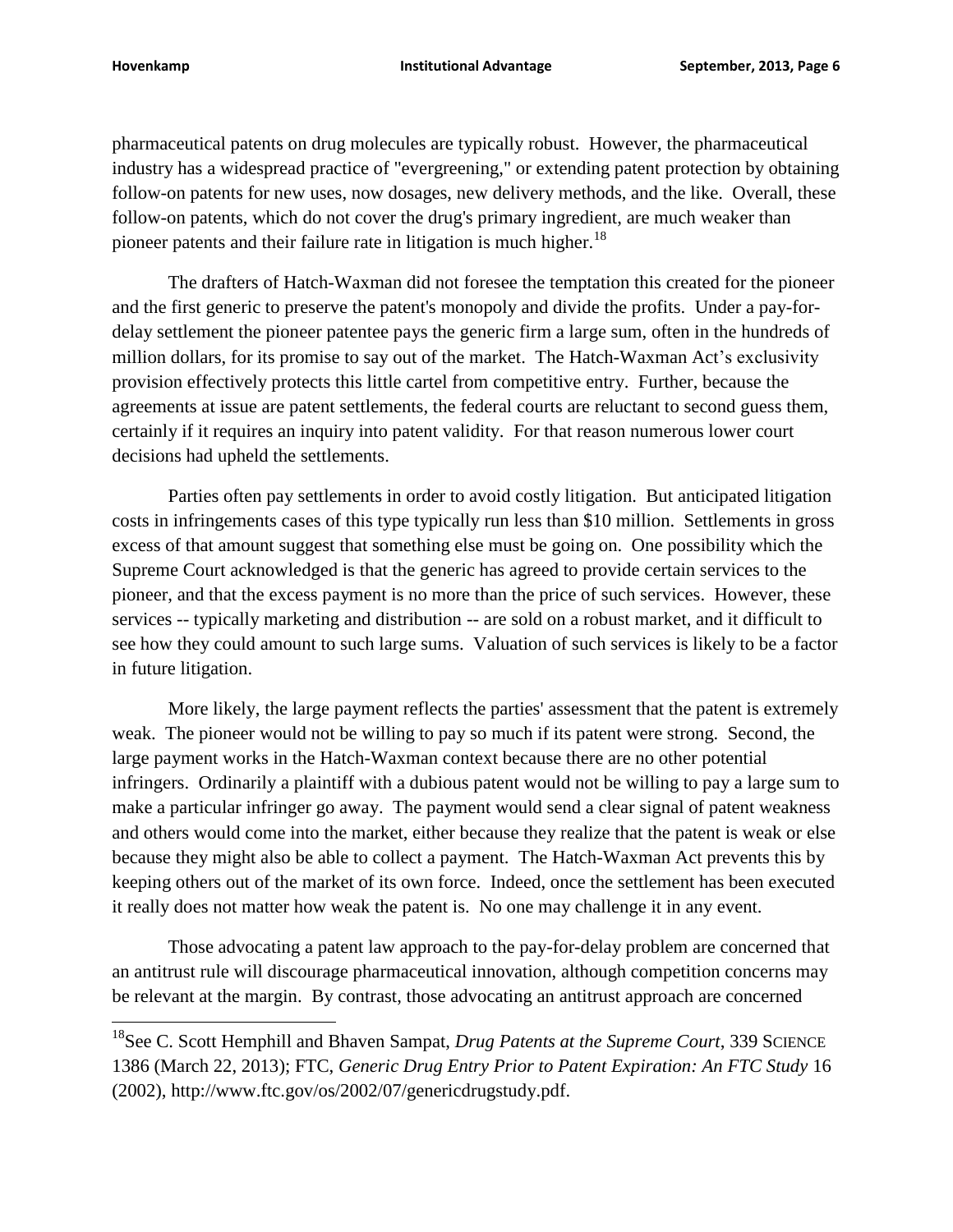about the practice's shorter run impact on product prices and output, but impact on innovation is certainly relevant too. Not coincidentally, those advocating a "patent" approach to the pay-fordelay problem, including the Supreme Court dissent written by Chief Justice Roberts, are reluctant to intervene, while those advocating an "antitrust" approach, including the Supreme Court majority, are more willing to find a problem susceptible to fixing.

The boundaries of patent and antitrust law are defined by policy rather than nature. So it is meaningless to debate about whether this is "really" a patent problem or an antitrust problem. It is a policy problem that needs to be addressed in a way that makes the proper tradeoffs between the incentive to innovate further and the consumer interest in competitive markets and low prices. The real question is what is the best system for addressing it?

Today our antitrust tools for assessing the competitive effects of pay-for-delay settlements are far more robust than our patent tools are. Indeed, we can go a step further: in some situations, including this one, antitrust tools are even superior for assessing the impact of such settlements on *innovation*. While our theoretical and empirical devices for evaluating such issues as the impact of generic entry on drug prices, the welfare costs of monopoly pricing, or the most plausible explanations for specific firm decisions are hardly perfect, they are reasonably good. Further, they far exceed our ability to assess such questions as the optimal length of a patent or scope of coverage needed to induce optimal invention rates. We are even further from having robust doctrine for determining patent validity, as witnessed by the high reversal rate of district court decisions in this area. In general, the more pro-patent the federal district court - and thus the more frequently it is chosen by plaintiffs -- the higher the reversal rates, including more than half of the time in the patent-friendly Eastern District of Texas.<sup>19</sup>

As the Supreme Court observed in *Actavis*, a very high pay-for-delay settlement is good evidence of two different things, power and harmful effects. On the power issue the validity of the patent is irrelevant. The question is not whether the power was lawfully acquired, but whether it exists at all. A firm in a competitive market has no incentive to make a high payment to a rival to stay out of the market. First, price/cost margins are very close, leaving no surplus for such a large payment. Second, in a competitive market the removal of a single firm will not have a noticeable impact on the price. In this case the large payment is a share of the present value of anticipated monopoly profits for the period of exclusion that the payment purchases. How high a percentage is difficult to say. If the patent were acknowledged to be completely worthless one might expect the parties to split the revenues of the future stream of monopoly profits. It would not necessarily be an even split, and in any event the size of the payment would decline as the patent appeared to be stronger. The alternative is entry and more competitive

<sup>&</sup>lt;sup>19</sup>Teresa Lii, Shopping for Reversals: How Accuracy Differs Across Patent Litigation Forums, 12 Chi.-Kent J. Intell. Prop. 31 (2013).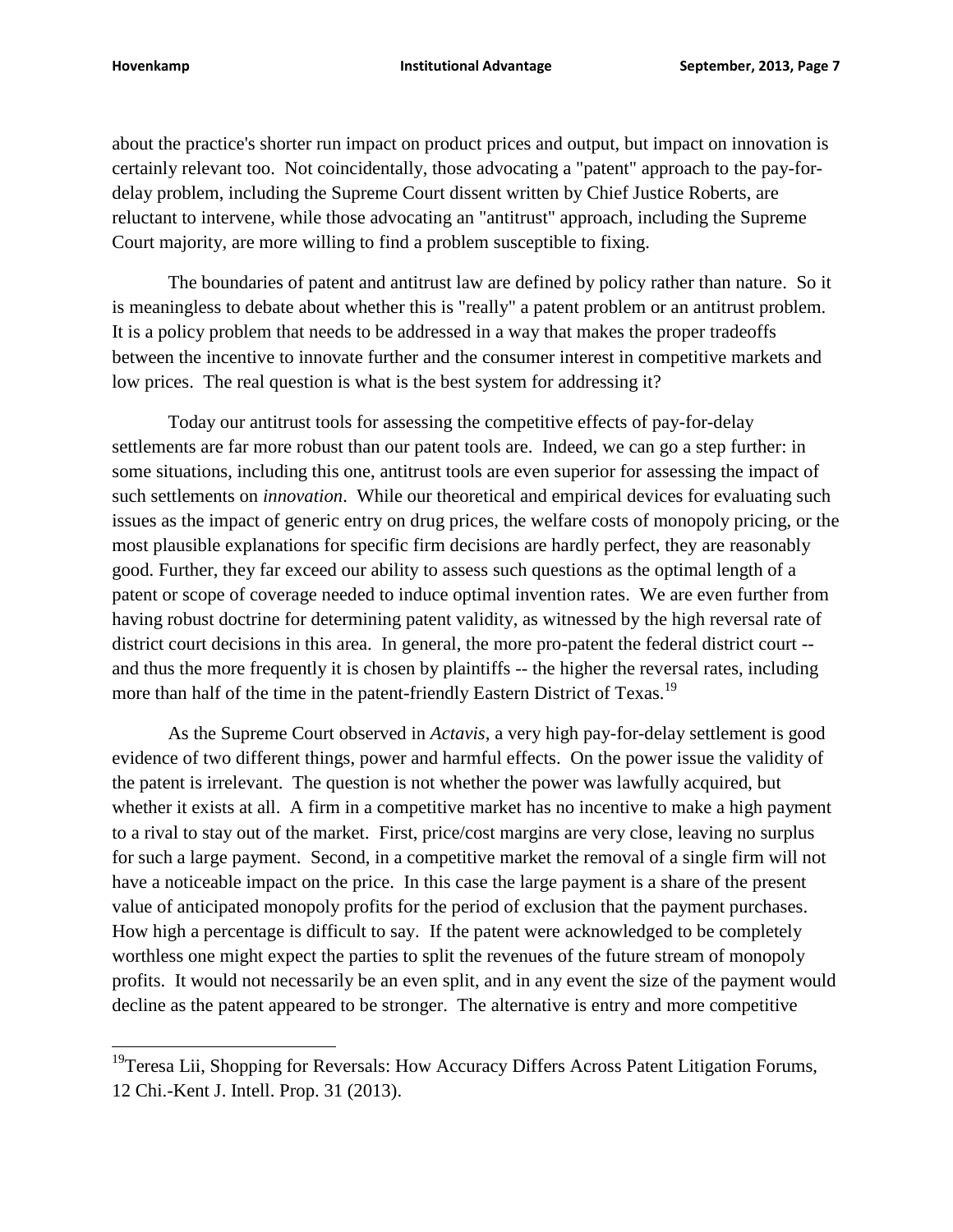production with the generic, which leads to a significant reduction in pioneer profits. After 180 days the market will be open to others as well.

Use of a surrogate such as this to establish market power is not unusual. Economists do it often, particularly in merger cases, even if their subsequent testimony requires them to define a market. Further the method need be no less accurate than traditional methods involving market definition and computation of a market share. This is particularly true in a product differentiated market, where market definition assessments are always either over- or under-inclusive. If the market is limited to the pioneer plus the generic -- that is, the molecule in question plus its bioequivalent -- then the market will not exhibit much differentiation but the aggregate market share will be 100% If the market is larger, including alternative molecules or procedures that address the same condition, then the market share will be smaller but the market will be differentiated. In such a case, direct measurement is likely to be superior.<sup>20</sup> Defining relevant markets is probably not the best way to measure power in such circumstances.

The large payment is also an indicator of anticompetitive effects and consumer harm, as *Actavis* concluded. First, a very large payment is strong evidence that the parties themselves think the patent is very weak or invalid. Otherwise the pioneer would not make a payment out of proportion to litigation expenses plus a reasonable estimate of the value of services that the generic might provide. That, incidentally, is a market based assessment of the patent's strength, and as such it is very likely more reliable than a court's determination. It the parties have calculated a, say, 70% likelihood that the patent will be invalid, given what they know about similar situations, that statistical assessment is more valid than the ultimate decision of the court, which could be wrong about half the time. Given the high likelihood of invalidity, the high payment then indicates that this generic is delaying or foregoing entry in order to maintain the high prices currently being charged.

Under United States law such a settlement could be challenged by either the government of else private plaintiffs. Overcharge damage actions would be available to direct purchasers under federal law and indirect purchasers under the antitrust laws of some states. Any party with a sufficient injury or threat of injury could also get an injunction. Patent invalidity need not be proven, but the plaintiff will have to show a payment that is unreasonably high in relation to litigation costs and the fair market value of any services that the generic has contracted to provide. Liability would ordinarily be shared by the pioneer and the generic firm, both of whom are voluntary participants in an unlawful restraint of trade.<sup>21</sup>

l

<sup>&</sup>lt;sup>20</sup>See 2B Phillip E. Areeda & Herbert Hovenkamp, Antitrust Law ¶¶512, 521 (4th ed. 2014).

 $21$ See 2A Antitrust Law ¶330d.